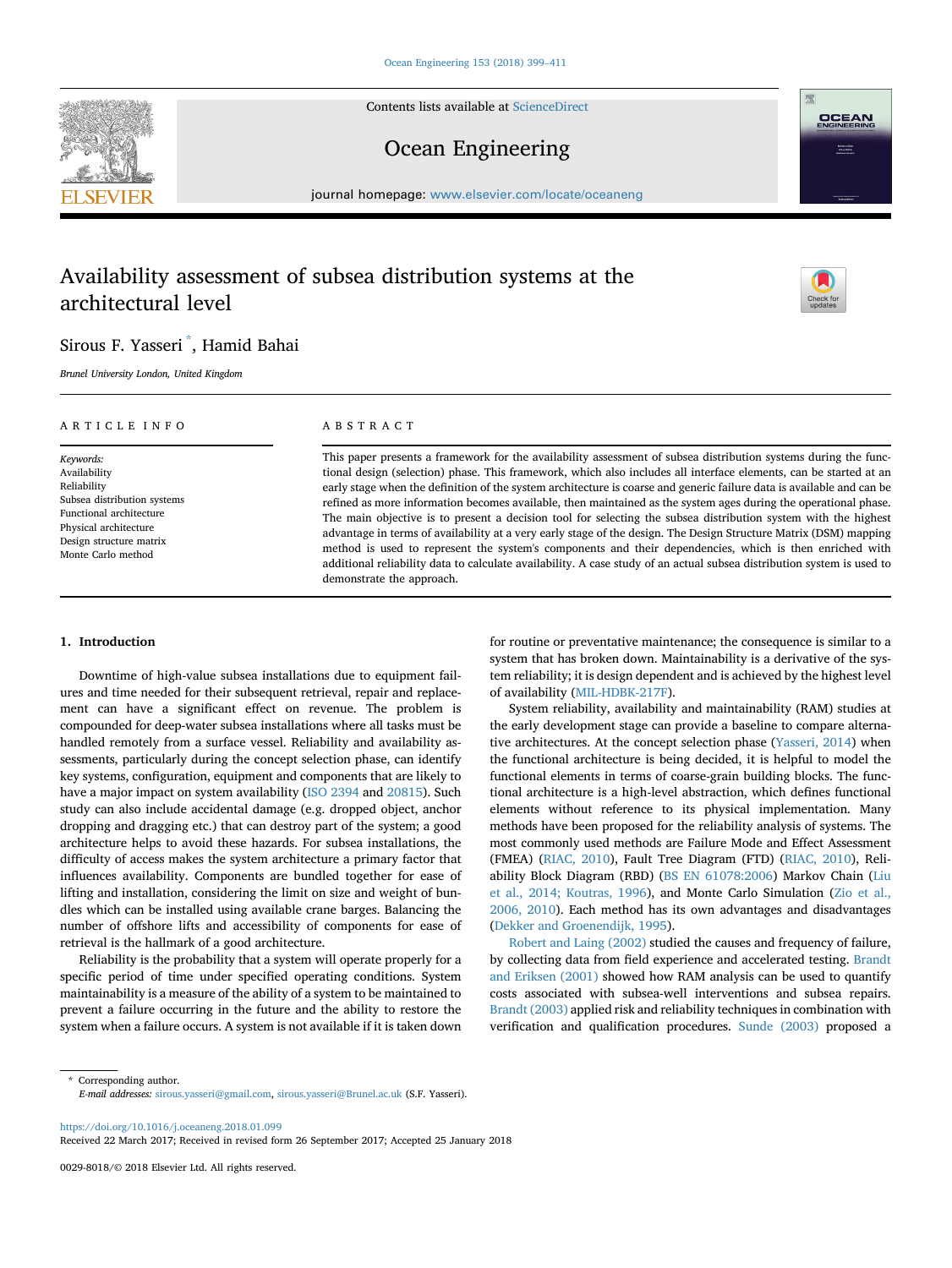| Abbreviation |                                      | Hyd         | Hydraulic                                     |
|--------------|--------------------------------------|-------------|-----------------------------------------------|
|              |                                      | IMR         | Inspection-Maintenance-Repair                 |
| <b>BIV</b>   | Branch Isolation Valve               | LP          | Low Pressure                                  |
| Comms        | Communication cables                 | MEG         | Mono ethylene glycol                          |
| COTS         | Commercial Off The Shelf             | MeOH        | Methanol                                      |
| <b>FMECA</b> | Failure Mode Effect and Criticality  | <b>MTTF</b> | Mean Time To Failure                          |
| <b>FPMH</b>  | Failure per million hours            | RAM         | Reliability, Availability and Maintainability |
| <b>FTA</b>   | <b>Flowline Termination Assembly</b> | <b>RBD</b>  | Reliability Block Diagram                     |
| <b>FTD</b>   | Fault Tree Diagram                   | <b>ROV</b>  | Remotely Operated Vehicle                     |
| <b>HFL</b>   | Hydraulic Flying Leads               | <b>SCM</b>  | Subsea Control Module                         |
| HP           | High Pressure                        | <b>SDU</b>  | Subsea Distribution Unit                      |
| <b>Hrs</b>   | Hours                                | X-tree      | Christmas tree                                |
|              |                                      |             |                                               |

guideline, based on a computerized tool for the assessment of the reliability and cost of subsea process systems. Alhanati and Trevisan (2012) investigated reliability gaps in an electrical submersible pump technology for deep-water applications.

The first step in evaluating a system's reliability is to construct a graphical presentation of the system's components and their connectivity reliability-wise. This paper uses the Design Structure Matrix (DSM) (Eppinger and Browning, 2012) for this purpose. The interface DSM (Yasseri, 2015) is enriched with reliability data concerning non-graphic characteristics like k, the number of components required for the system to be deemed available i.e. the 'k' in, k-out-of-m systems (NASA, 2011 or NSWC-11, 2010), and the calculated reliability. This model is carried forward to later stages of the development when the physical architecture has taken shape, and component-specific failure rate can be obtained or calculated. The overall system availability is determined compositionally as a function of the reliability of its constituent components, and their interactions.

The primary emphasis of the reliability of the subsea system is component based. It is true that a reliable system must be composed of reliable components, but it is possible to arrange reliable component into a subsea system for which retrieving of a failed component is timeconsuming, thus leading to extensive downtime and hence to a poor availability. Subsea equipment is housed in a suitable size and weight structures for the transportation and the installation purposes. Equipment may be bundled with little attention in how they can be brought back to the surface for repair. Consequently, there is a need for an approach that can consider the effect of system architecture on availability. The motivation for the use of an architecture-level quantitative assessment of availability includes the following:

- Developing techniques to analyse the reliability and performance of the system which is built from Commercially available Off-The-Shelf (COTS) components, rather than bespoke design.
- Understanding how the system reliability/performance depends on how its components are arranged (configured) and their interactions.
- Studying the sensitivity to reliabilities of components and interfaces, in search of better interface designs and packing.
- Guiding the process of identifying critical components and interfaces.
- Developing techniques for quantitative analysis that are applicable throughout the system life cycle.

#### 2. System architecture

The system architecture is an abstract model that defines the structure and behaviour of a system (Sillitto, 2014). It defines the organization of the system's components, their relationships to each other and to the environment. It also provides a plan from which components can be procured and manufactured, such that the developed system will work together to deliver the required overall function.

Two levels of system architecture are defined; namely the functional

(also known as logical) architecture and the physical architecture. Functional architecture sometimes referred to as the "conceptual design", is an abstract view of the production system.

Functional architecture defines a solution-independent representation of the system; composed of pure functions. The depiction of components of a functional architecture represents abstractions of physical solutions. At this stage, what the component must do is quite clear but its physical properties (weight, size, material etc.) are unknown until a decision made regarding which vendor would supply them; this happens later in the project lifecycle. Physical components procured from two different vendors provide the same function but their details may be different; hence their failure rate. For example, two Subsea Control Modules (SCM) developed by two suppliers, will have many different physical characteristics, but they will also share many common functional properties. A component of a functional system thus defines functions, properties and interfaces that are common to a range of physical design alternatives. Most importantly, functional architecture remains largely independent of technology or suppliers and provides a reasonably stable baseline from which the physical architecture can be derived and manufactured.

A functional (logical) architecture is a design which includes all major components (by naming their functions) plus their relationships. The upper part of Fig. 1 shows that a system to deliver a function consists of many sub-functions. At this level, only the function of each equipment, flow, communications, connections and dependencies are identified. Each component is shown as a black box whose function is described but not its physical properties. The intention is to ensure that all components and functionality of a subsea system are accounted and well understood. Functional architecture does not include vendors' names or equipment properties (weight, size, geometry, transportation, install-ability etc.).

As the design progresses and one of the many possible functional architecture options is chosen to be taken forward for detailing, then the physical architecture gradually emerges-the lower part of Fig. 1. The lower part of Fig. 1 is a mirror image of the upper part, and there is a oneto-one relationship between the functional components and their physical counterpart.

When vendors are selected, then gradually the physical system takes shape. As the design of components starts, their dimensions become available and the system configuration can be refined. This process starts at the select phase (Yasseri, 2014), perfected in the detail design and maintained as the project lifecycle management requires. At the detail design phase, few iterations are required until a satisfactory physical architecture is obtained.

The physical architecture has all major components and entities identified within a specific physical dimension, vendor, locations, etc., or possible solutions. It also includes all known details such as how they operate, vendor's operating instructions, configuration, materials and means of communication & control. All physical constraints or limitations are also identified, e.g. fluid flow requirements, size and availability of installation barges and physical solution for interfaces are decided. In